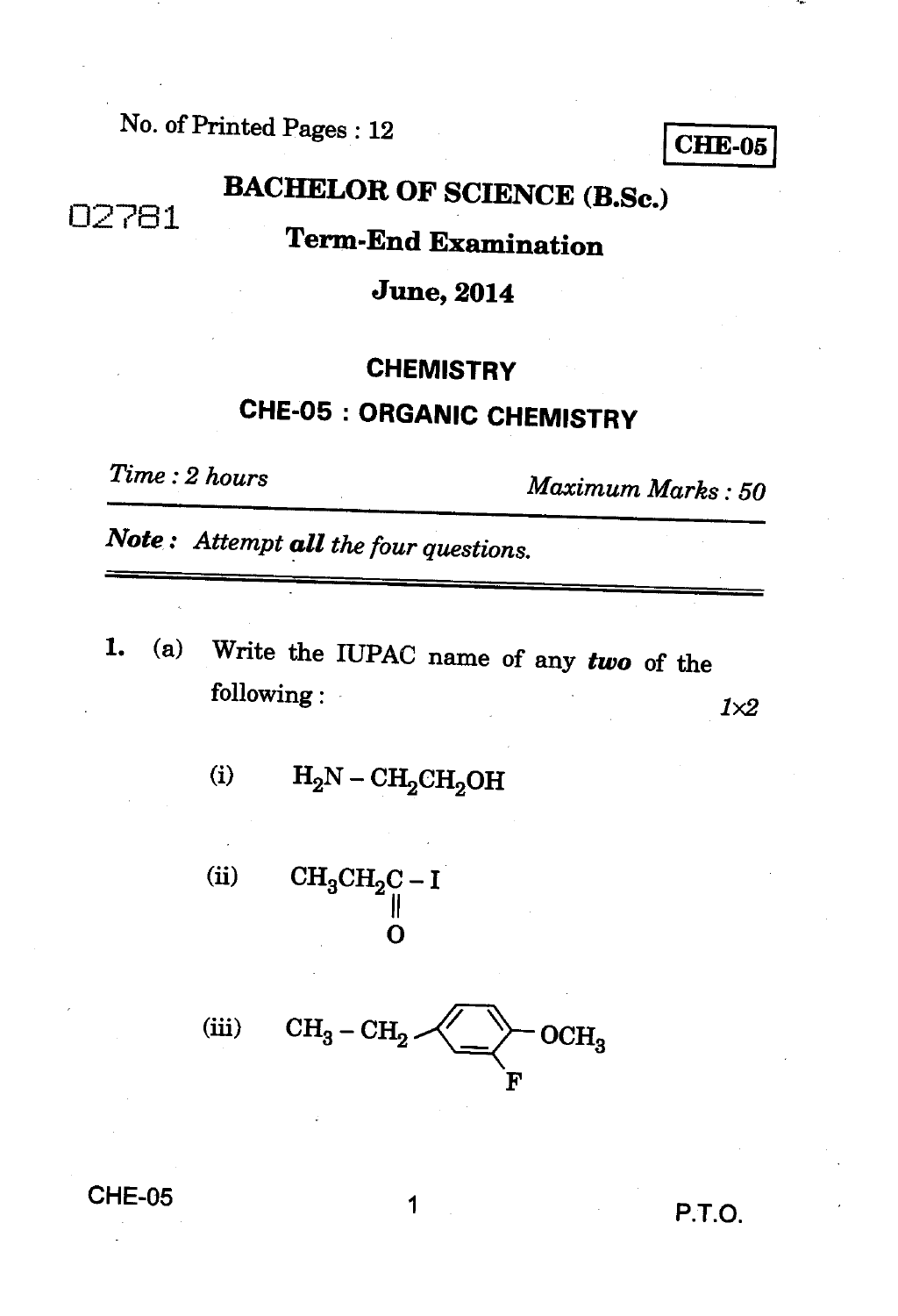(b) Assign *R* or *S* configuration to any *one* of the following giving order of priorities of groups attached to the chiral centre : <sup>1</sup>





(c) Assign *E* or *Z* configuration to any *one* of the following giving order of priorities of groups attached to the double bond :

*1* 

 $\mathbf{1}$ 

 $Br_{\diagdown}$ (i)  $\frac{Br}{Cl}$   $\bigg\{C = C \bigg\}$   $\frac{C}{CH}$  $C = C$  $CH<sub>3</sub>$ 



(d) Write the structure of 5-pentanolide.

CHE-05 2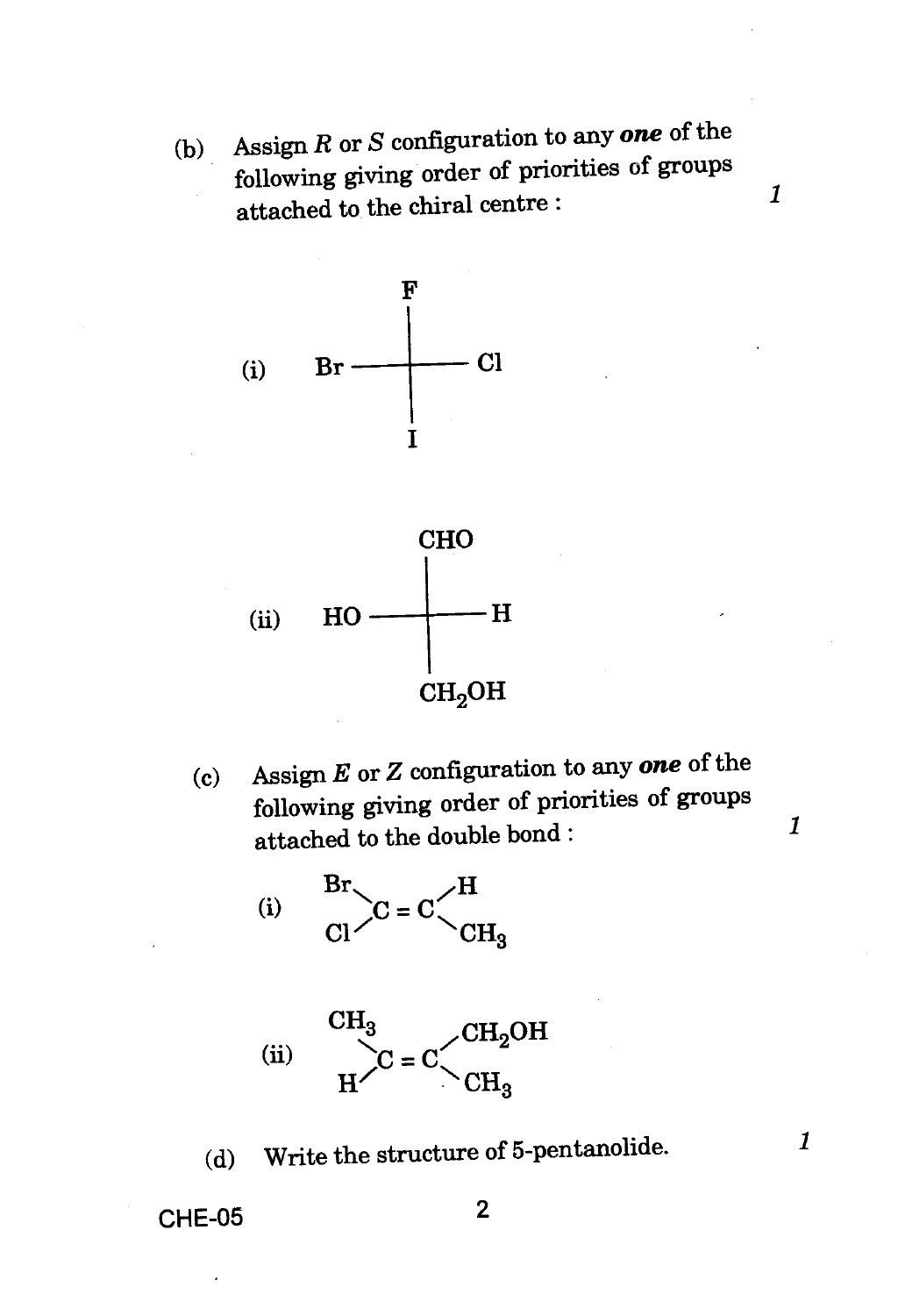## **2.** Attempt any *five* of the following :  $2 \times 5$

- **(a) Define the following :** 
	- **(i) Iodine value**
	- **(ii) Racemic mixture**
- (b) Which one of  $\text{CH}_2 = \text{CH} \text{Cl}$  and  $\text{CH}_3\text{CH}_2\text{Cl}$ would undergo faster  $S_N^2$  displacement **reaction when boiled with aqueous NaOH solution ? Justify.**
- **(c) What is Hell-Volhard-Zelinsky reaction ? What is its synthetic use ?**
- **(d) How can propene be converted into the following :** 
	- **(i) 1-propanol**

**(ii) 2-propanol** 

- **(e) Define Saponification value of fats and oils. Give its significance.**
- **(f) Arrange the following in decreasing order of basic strength and justify giving reason : ethylamine, pyrrole, pyridine**
- **(g) How do you convert the following ?** 
	- **(i) Benzene hexachlorocyclohexane**

 $(ii)$ 

# **CHE-05 3 P.T.O.**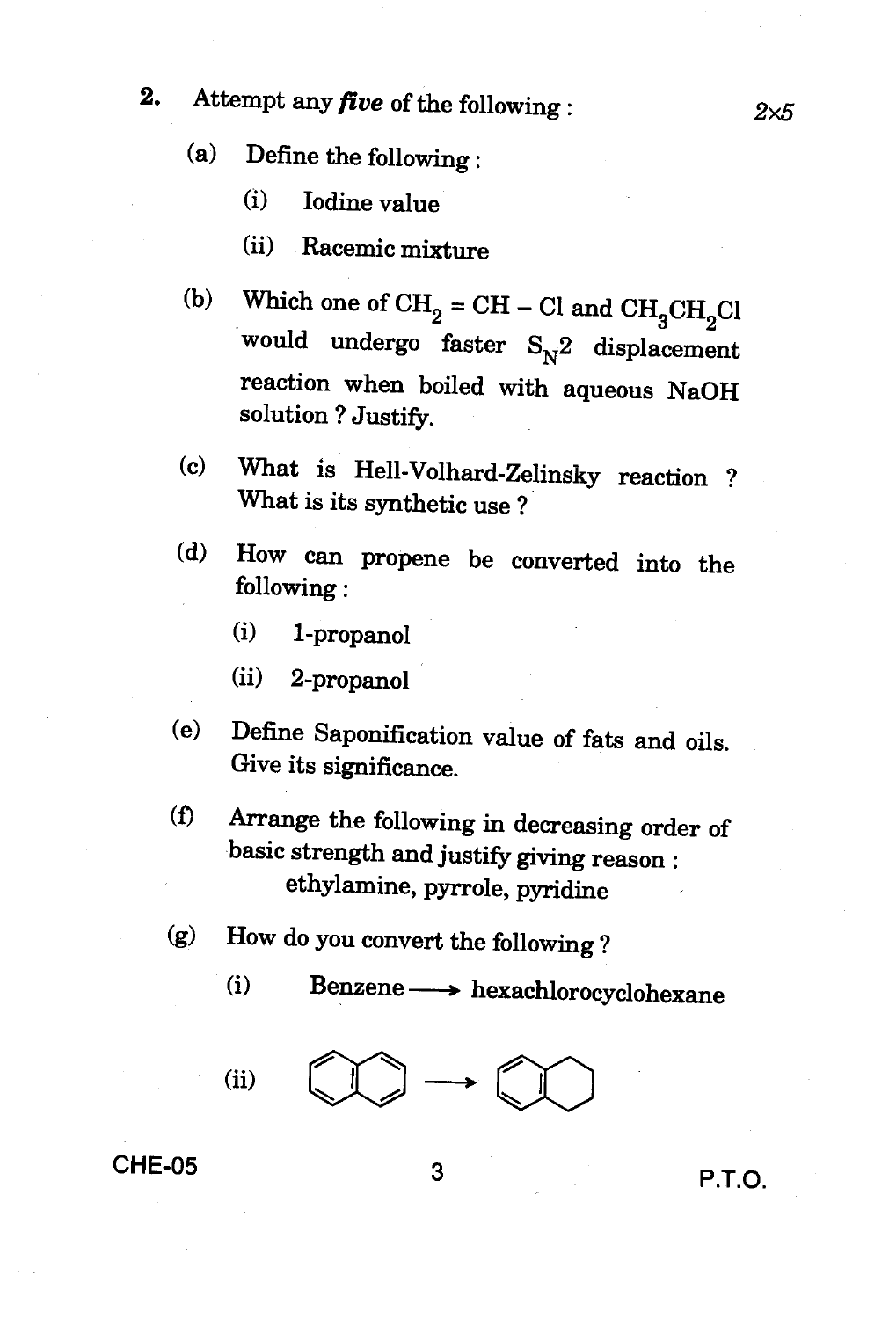# **3.** Attempt any *five* parts from the following :  $3\times5$

(a) Which of the following compounds would be aromatic ? Justify.



- (b) Draw the boat and chair conformations of cyclohexane. Which of the two conformations would be more stable ?
- (c) How can you convert nitrobenzene into chlorobenzene ? Name the different steps involved in the conversion.
- (d) What happens when pentane-di-oic acid, hexane-di-oic acid and heptane-di-oic acid are heated with ethanoic anhydride and the product is distilled at 573 K ? Give the products obtained.
- (e) How can you prepare a primary, secondary and tertiary alcohol starting from methyl magnesium bromide ?
- (f) Define the following :
	- (i) Transcription
	- (ii) Translation
	- (iii) Replication
- (g) State three important differences between DNA and RNA.

**CHE-05 4**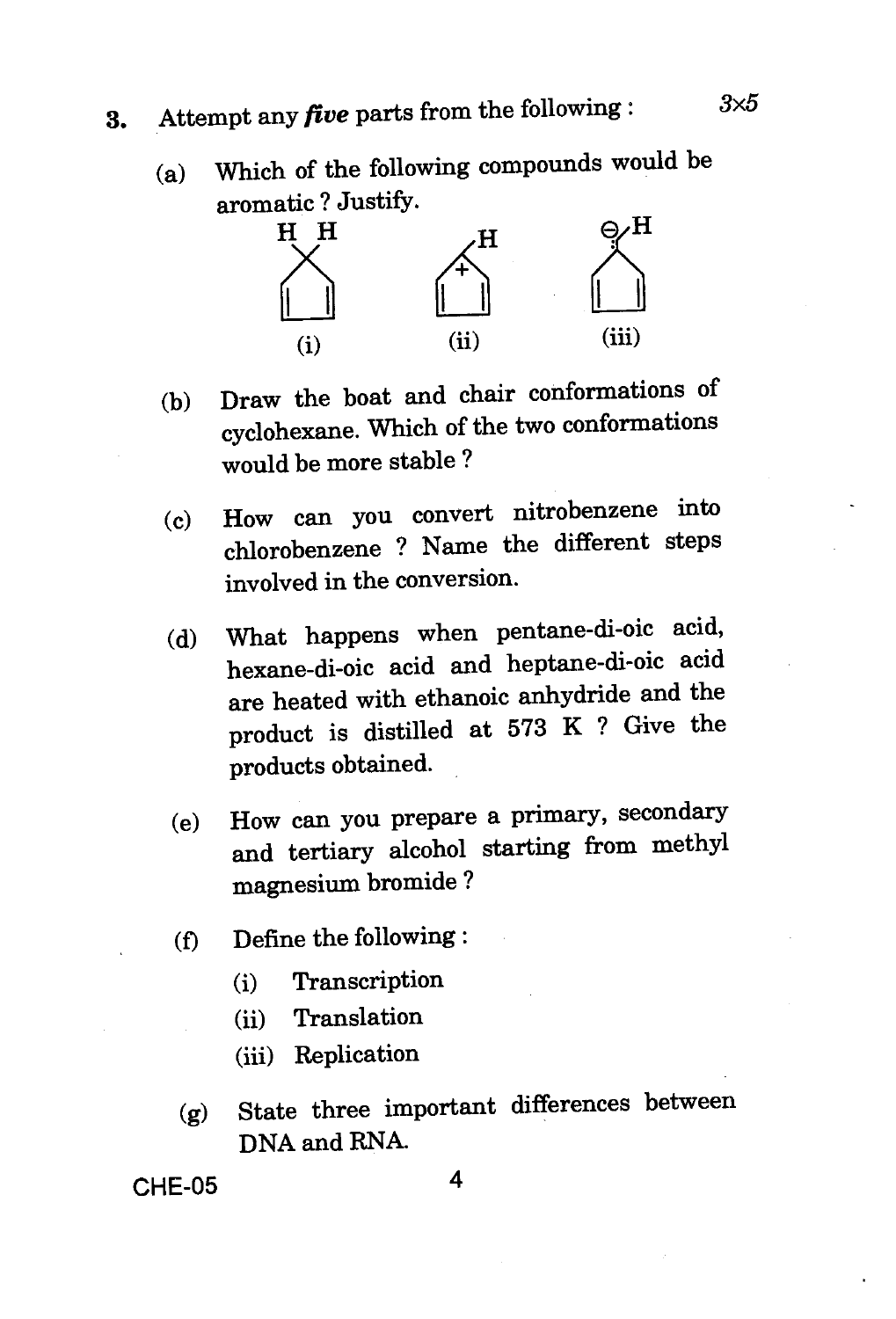## **4. Attempt any** *five* **parts from the following :** *4x5*

- **(a) How can we prepare phenolphthalein starting from phenol ? Show by chemical reactions the changes in colour of phenolphthalein on addition of aq. NaOH in small quantity and in excess.**
- **(b) Fill in the blanks :** 
	- **(i) The peak in the mass spectrum representing the most abundant fragment**  ion is called **peak. peak.**
	- **(ii) N,N-dimethyl-ortho-toluidine is more basic than N,N-dimethyl-aniline can be explained**  by **effect**.
	- **(iii) The higher solubility in water and higher melting point of p-nitrophenol compared to o-nitrophenol can be explained on the basis of bonding.**
	- **(iv) The quality of diesel fuel is expressed in terms of number.**
- **(c) How can you distinguish propanal and propanone using IR and NMR spectra ?**
- **(d) Give chemical equations for the following reactions :** 
	- **(i) Rosenmund reduction**
	- **(ii) Wittig reaction**
	- **(iii) Aldol condensation**
	- **(iv) Carbylamine reaction**

## **CHE-05 5 P.T.O.**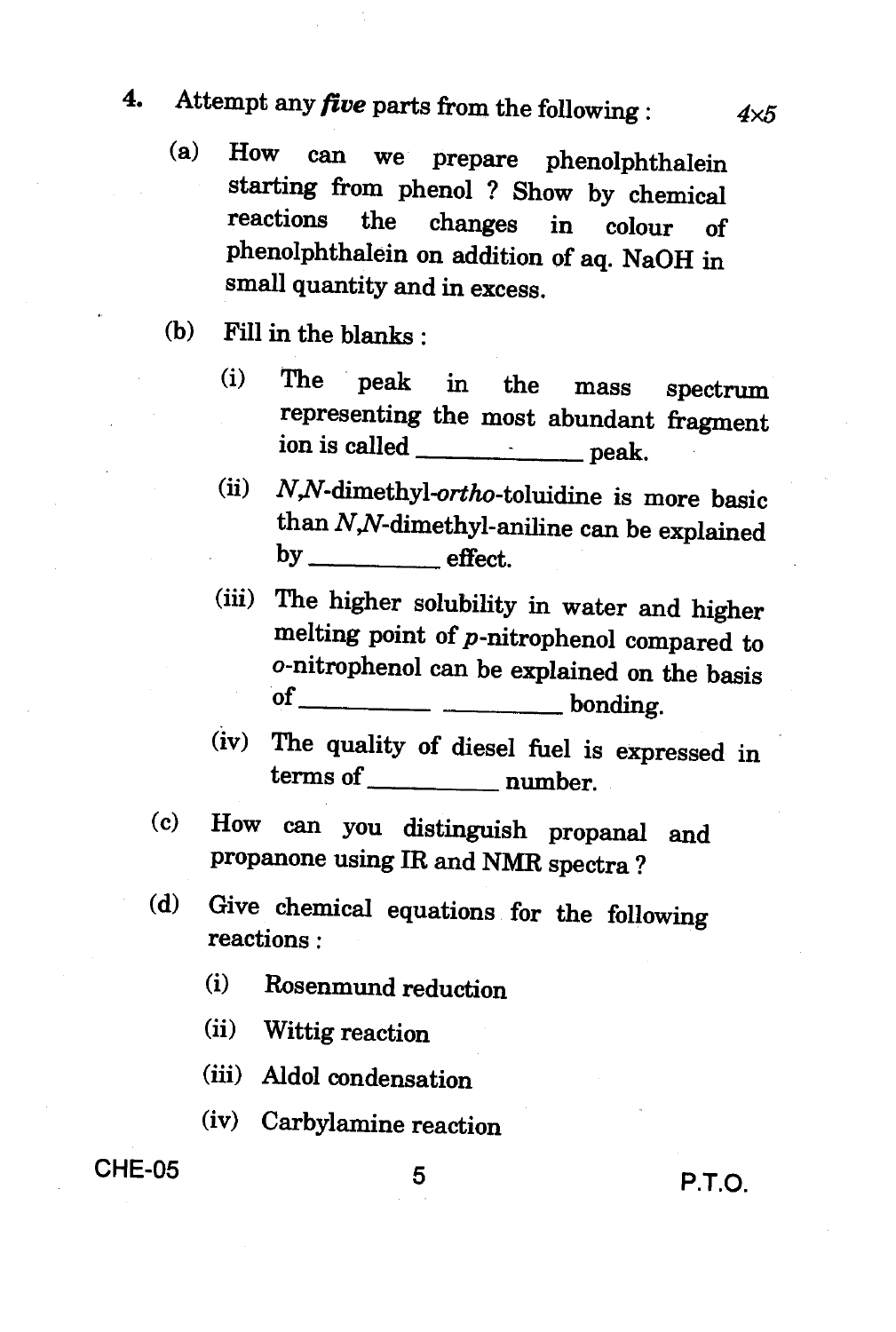- (e) Draw the structure of  $\alpha$ -D-glucopyranose and explain why it undergoes mutarotation.
- (f) Give the preparation and uses of the following :
	- (i) Crown ether
	- (ii) Iodoform
- (g) Explain Edman degradation used in 'End group analysis.'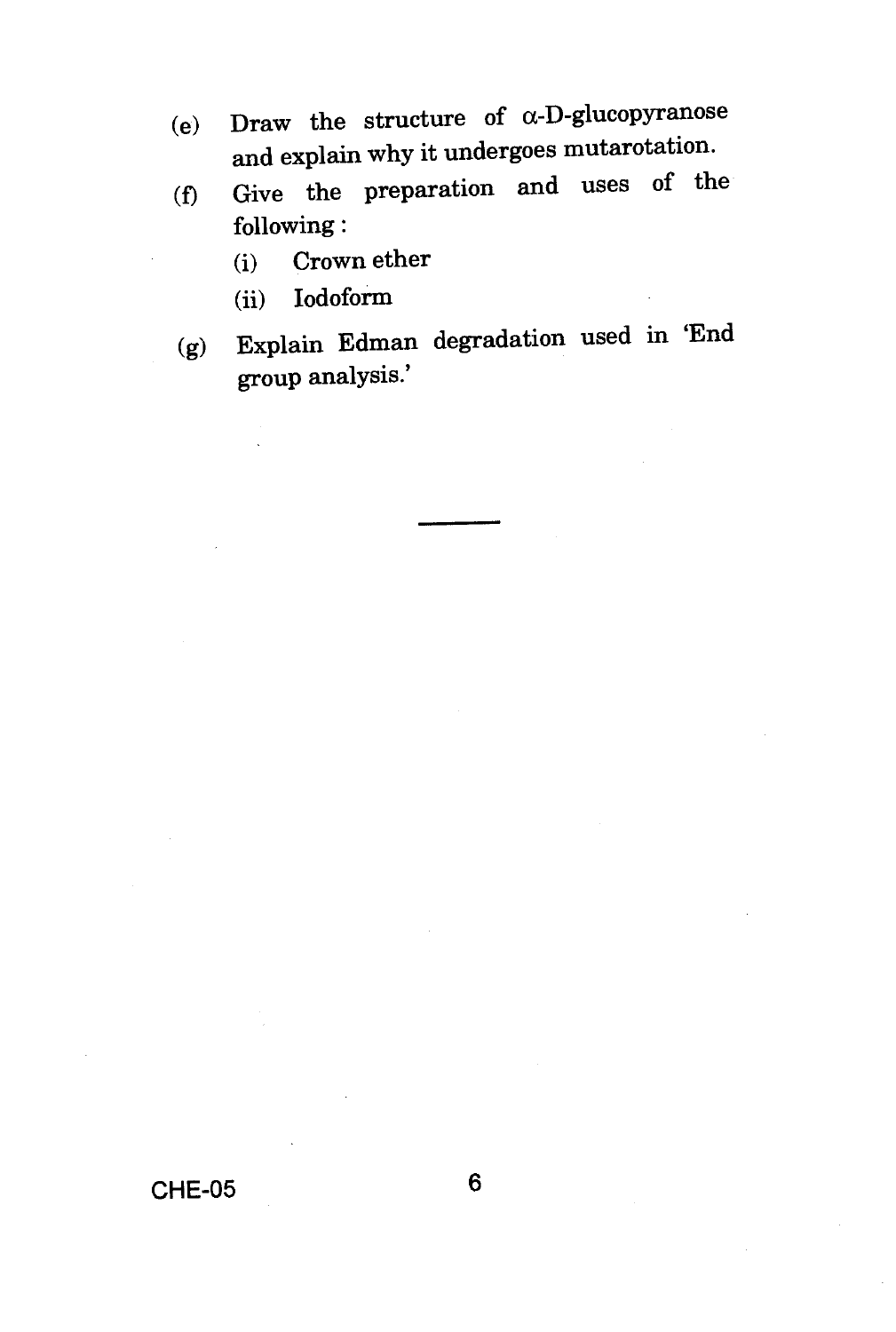सी.एच.ई.-05

विज्ञान स्नातक (बी.एस सी.)

सत्रांत परीक्षा

जून, 2014

#### रसायन विज्ञान

## सी.एच.ई.-05 : कार्बनिक रसायन

समय : 2 घण्टे

अधिकतम अंक : 50

नोट: सभी चार प्रश्नों के उत्तर दीजिए ।

- (क) निम्नलिखित में से किन्हीं *दो* के आई.यू.पी.ए.सी. नाम 1. लिखिए:  $1\times 2$ 
	- $(i)$  $H_2N - CH_2CH_2OH$

 $CH_3CH_2C-I$  $(ii)$ 



**CHE-05** 

7

P.T.O.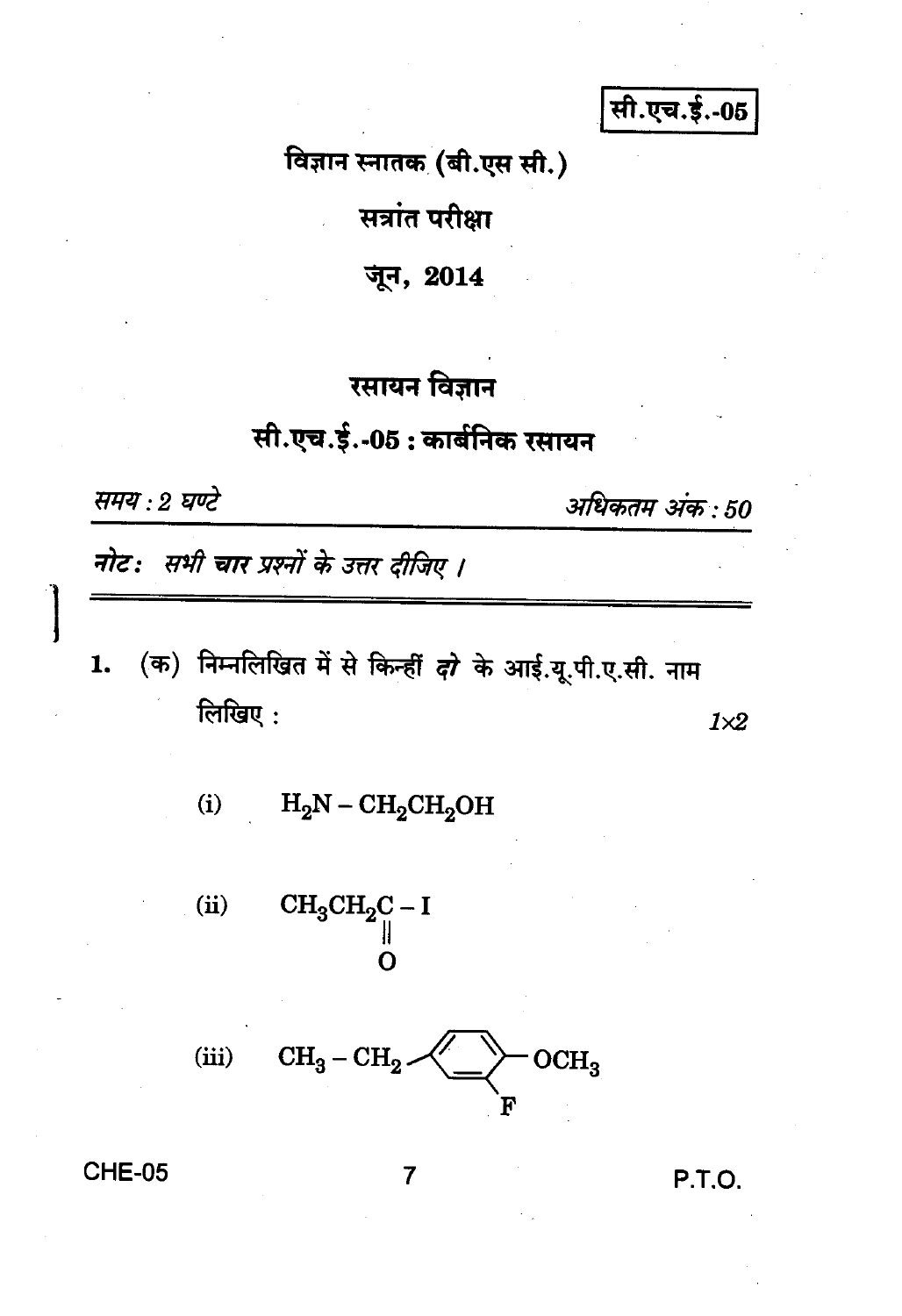(ख) निम्नलिखित में से किसी *एक* का किरेल केन्द्र से जुड़े समूहों का अग्रता क्रम देते हुए  $\bm{R}$  अथवा  $\bm{S}$ अभिविन्यास निर्धारित कीजिए :  $\boldsymbol{\mathit{1}}$ 



(ग) निम्नलिखित में से किसी *एक* का द्वि-आबंध पर संलग्न समूहों का अग्रता क्रम देते हुए E या Z अभिविन्यास निर्धारित कीजिए:

j

 $\boldsymbol{\mathit{1}}$ 

 $\boldsymbol{\mathit{1}}$ 





(घ) 5-पेन्टेनोलाइड की संरचना लिखिए।

**CHE-05** 

8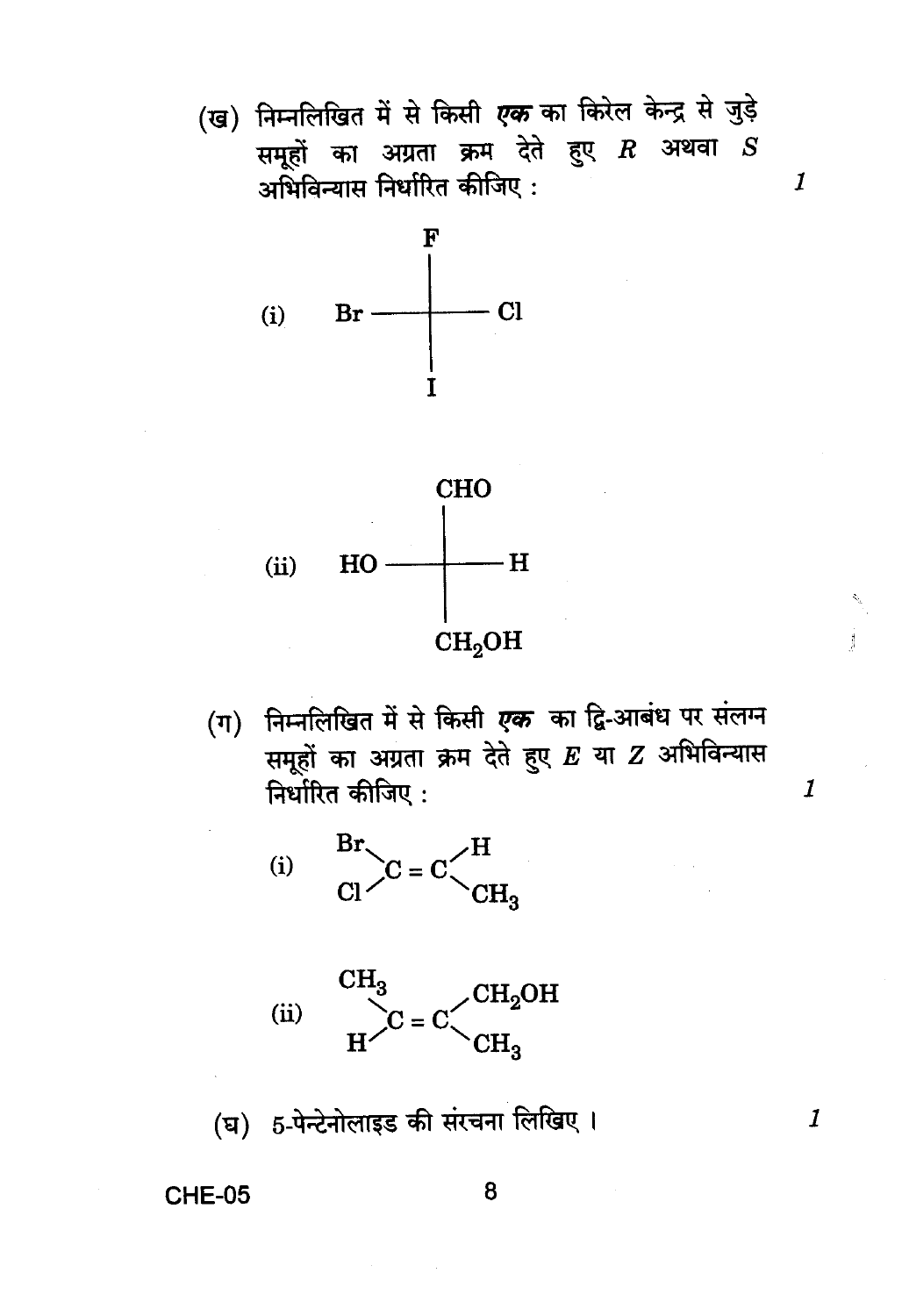- निम्नलिखित में से किन्हीं *पाँच* प्रश्नों के उत्तर दीजिए :  $2.$ 
	- $($ क) निम्नलिखित की परिभाषा दीजिए :
		- आयोडीन मान  $(i)$
		- (ii) रेसिमिक मिश्रण
	- (ख) जलीय NaOH विलयन के साथ उबालने पर  $CH_2 = CH - Cl$  तथा  $CH_3CH_2Cl$ , कौन-सा अधिक तीव्रता से S<sub>N</sub>2 प्रतिस्थापन अभिक्रिया करेगा ? अपने उत्तर की पुष्टि कीजिए।
	- (ग) हैल-फोलार्ड-ज़ेलिंस्की अभिक्रिया क्या होती है ? इसकी संश्लेषण में क्या उपयोगिता है ?
	- (घ) आप प्रोपीन को निम्नलिखित में किस प्रकार रूपांतरित करेंगे :
		- 1-प्रोपेनॉल  $(i)$
		- $(ii)$  2-प्रोपेनॉल
	- (ङ) वसा और तेलों के साबुनीकरण मान की परिभाषा दीजिए । इसका महत्त्व भी बताइए ।
	- निम्नलिखित को उनकी क्षारीयता के घटते क्रम में (च) व्यवस्थित कीजिए और अपने उत्तर का कारण भी बताइए:

एथिलऐमीन. पिरोल. पिरीडीन

- (छ) आप निम्नलिखित को किस प्रकार रूपांतरित करेंगे ?
	- $(i)$ बेन्ज़ीन — > हैक्साक्लोरोसाइक्लोहैक्सेन

ĺ  $(ii)$ 

$$
\text{Id} \rightarrow \text{Id}
$$

#### **CHE-05**

P.T.O.

 $2\times 5$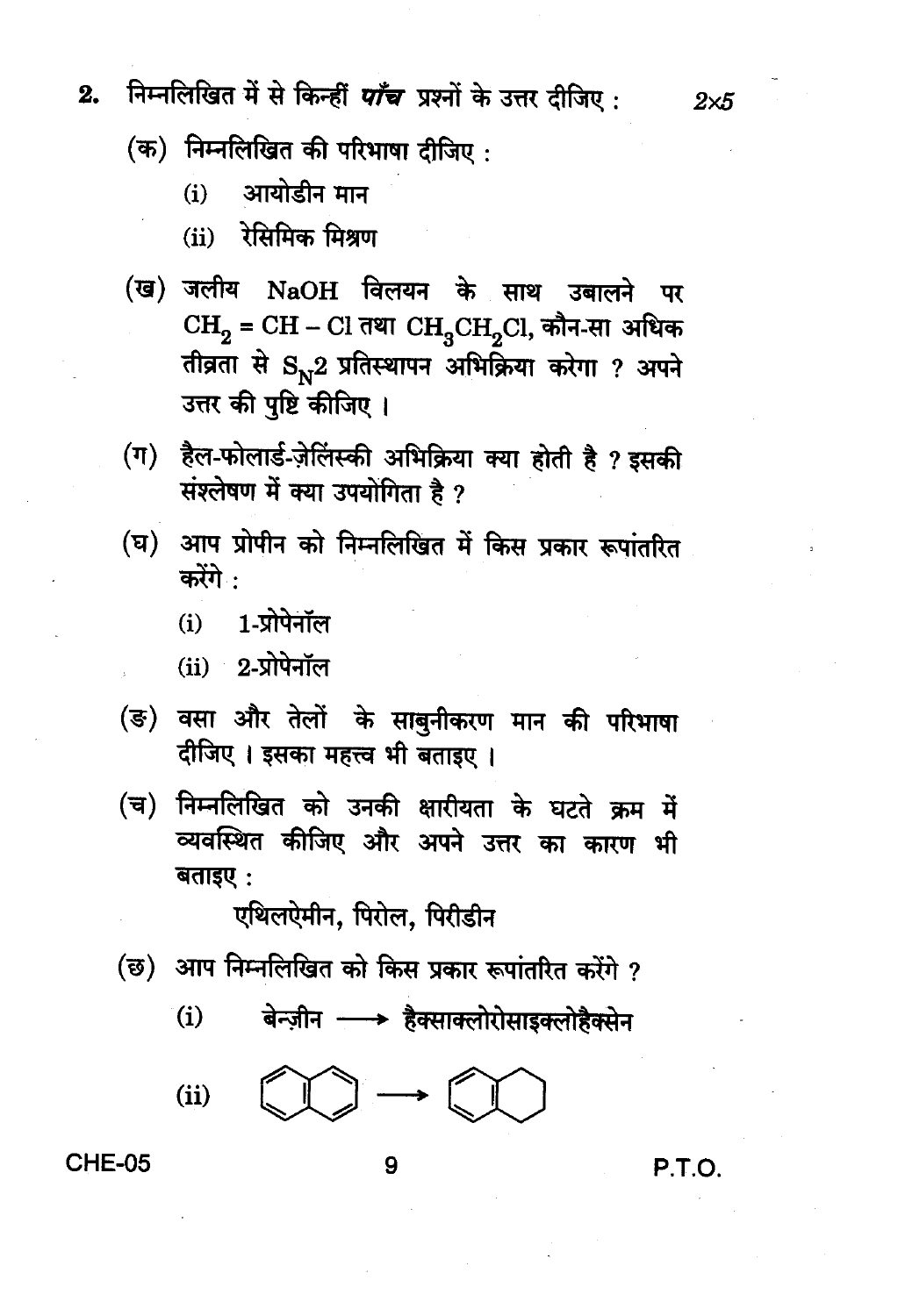निम्नलिखित में से किन्हीं *पाँच* प्रश्नों के उत्तर दीजिए : 3.

(क) निम्नलिखित में से कौन-सा यौगिक ऐरोमैटिक होगा ? कारण बताइए ।



- (ख) साइक्लोहेक्सेन के कुर्सी व नौका कॉन्फ़ॉर्मेशन बनाइए। इन दोनों कॉन्फ़ॉर्मेशनों में से कौन-सा अधिक स्थायी होगा ?
- आप नाइटोबेन्ज़ीन को क्लोरोबेन्ज़ीन में किस प्रकार  $(\pi)$ परिवर्तित करेंगे ? इस परिवर्तन के लिए विभिन्न चरणों को लिखिए ।
- जब पेन्टेन-डाइ-ओइक अम्ल, हेक्सेन-डाइ-ओइक अम्ल (घ) और हेप्टेन-डाइ-ओइक अम्ल को एथेनोइक ऐनहाइड्राइड के साथ गर्म करने पर प्राप्त उत्पाद को 573 K पर आसवित किया जाता है, तब क्या होता है ? प्राप्त उत्पाद लिखिए ।
- (ङ) मेथिल मैग्नीशियम ब्रोमाइड से आप प्राथमिक, द्वितीयक और तृतीयक ऐल्कोहॉल किस प्रकार प्राप्त कर सकते हैं ?
- निम्नलिखित की परिभाषा दीजिए :  $(\overline{\mathbf{d}})$ 
	- अनुलेखन  $(i)$
	- स्थानांतरण  $(ii)$
	- (iii) प्रतिकृति
- डी.एन.ए. और आर.एन.ए. में तीन मुख्य अंतर (छ) बताइए ।

**CHE-05** 

10

 $3\times 5$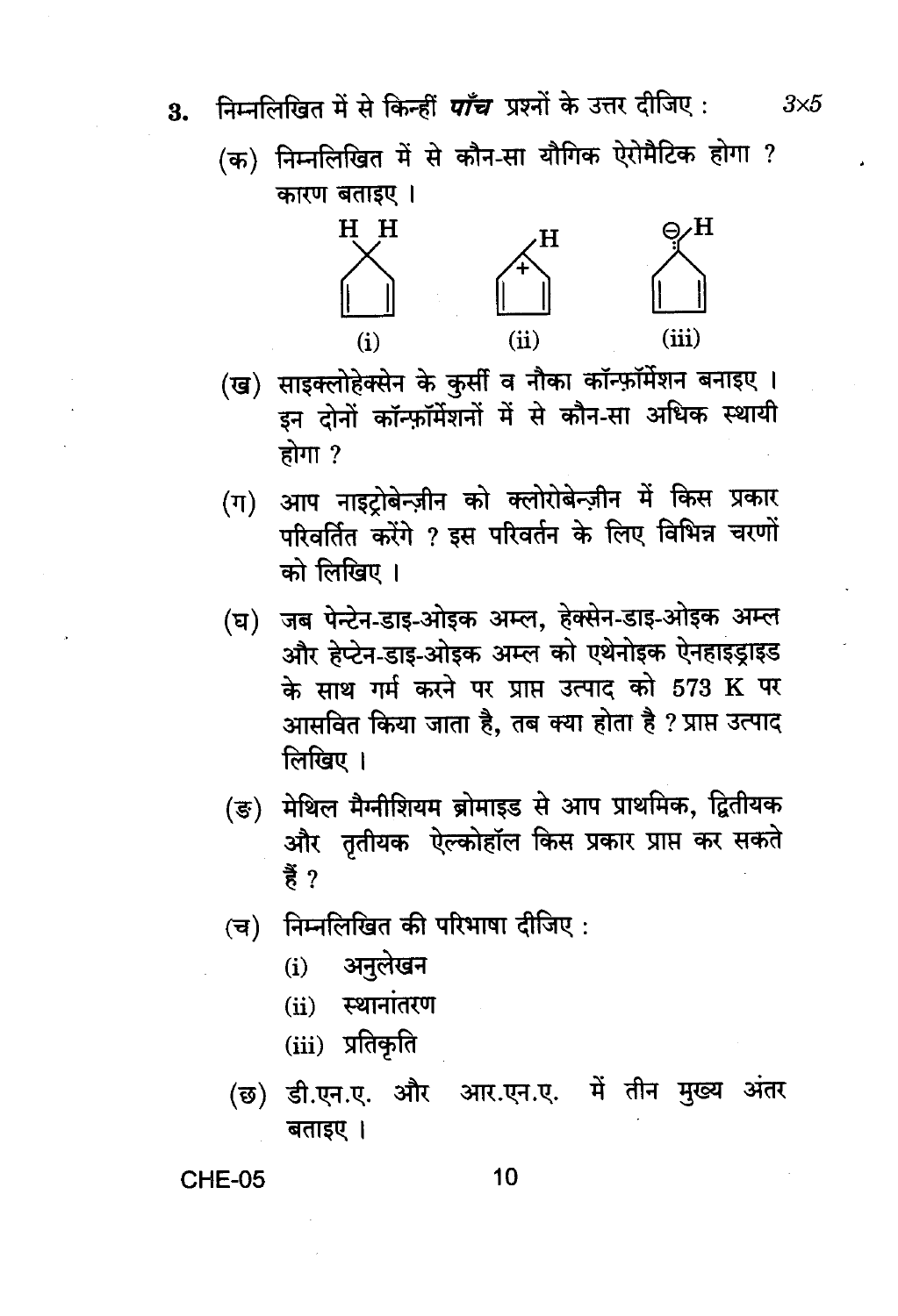#### निम्नलिखित में से किन्हीं *पाँच* प्रश्नों के उत्तर दीजिए : 4.

- (क) फ़ीनॉल से आरंभ करके आप फ़ीनॉलफ्थैलीन किस प्रकार बनाएँगे ? जब फ़ीनॉलफ्थैलीन में जलीय NaOH कम मात्रा में और अधिक मात्रा में मिलाया जाता है तो फ़ीनॉलफ्थैलीन के रंग में परिवर्तन को दर्शाने वाली रासायनिक अभिक्रियाएँ लिखिए।
- (ख) रिक्त स्थानों को भरिए:
	- (i) द्रव्यमान स्पेक्ट्रम में सबसे अधिक बाहुल्य वाले खंड आयन के शिखर को | शिखर कहते हैं।
	- (ii) N.N-डाइमेथिल-*ऑर्थो*-टॉलुडीन  $NN$ -डाइमेथिल-ऐनिलीन से अधिक क्षारीय है। इस तथ्य की व्याख्या स्त्री संस्कृत स्थान संस्कृत स्थान संस्कृत स्थान संस्कृत स्थान संस्कृत स्थान संस्कृत स्थान संस्कृत स् द्वारा की जा सकती है।
	- *ऑर्थो*-नाइटोफ़ीनॉल की तुलना  $(iii)$ में *पैरा*-नाइट्रोफ़ीनॉल की जल में अधिक विलेयता और उच्चतर गलनांक की व्याख्या आबंधन के आधार पर की जा सकती है ।
	- (iv) डीज़ल ईंधन की गुणवत्ता \_\_\_\_\_\_\_\_\_\_\_\_ संख्या के पदों में व्यक्त की जा सकती है।
- आप प्रोपेनैल और प्रोपेनोन में अवरक्त और  $(\pi)$ एन.एम.आर. स्पेक्टमों के आधार पर किस प्रकार अंतर कर सकते हैं ?
- निम्नलिखित अभिक्रियाओं के लिए रासायनिक (घ) समीकरण लिखिए:
	- (i) रोज़ेनमुण्ड अपचयन
	- (ii) विटिंग अभिक्रिया
	- $(iii)$  ऐल्डॉल संघनन
	- (iv) कार्बिलऐमीन अभिक्रिया

**CHE-05** 

P.T.O.

 $4\times 5$